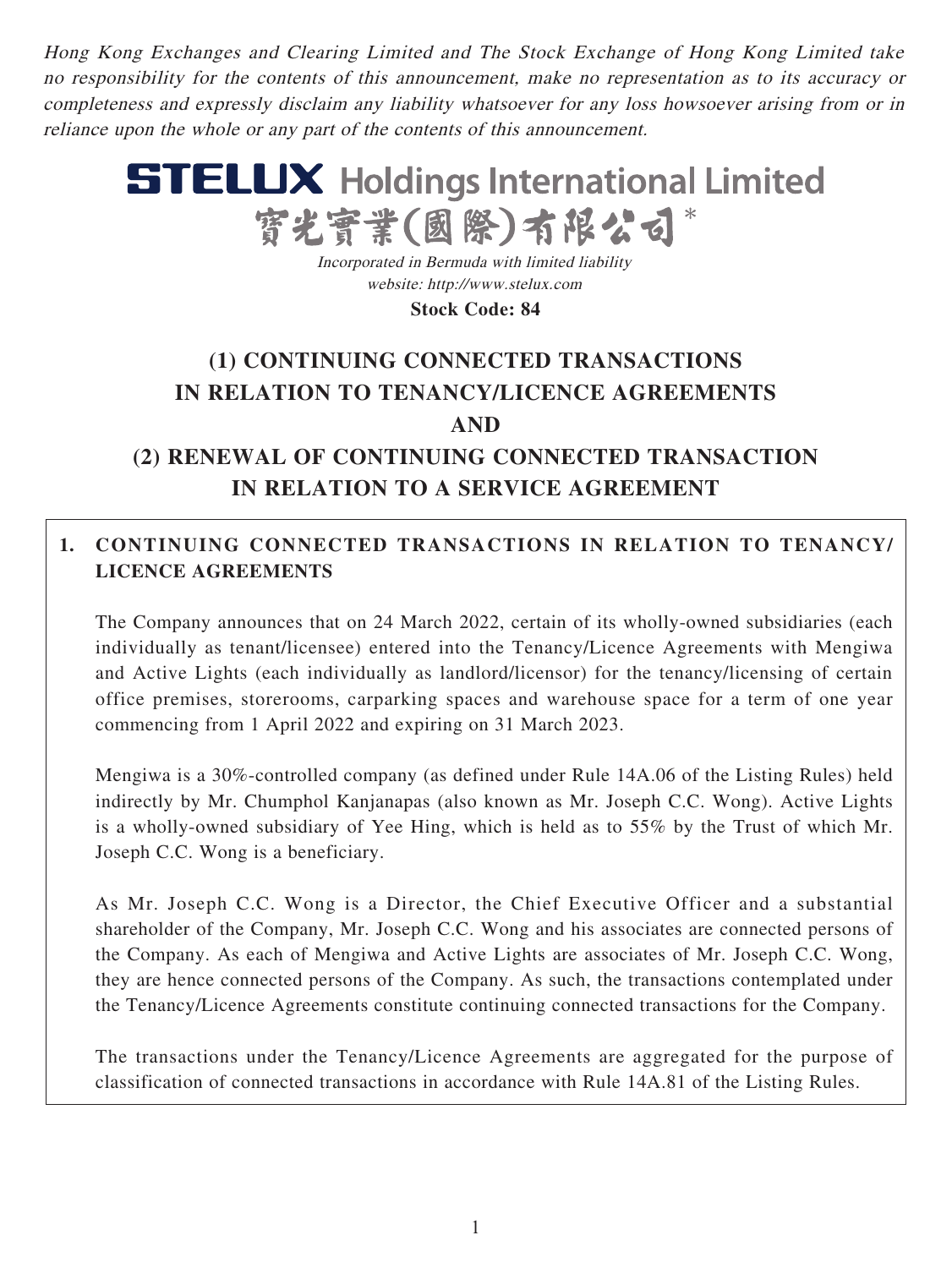As the highest applicable percentage ratio under the Listing Rules calculated based on the aggregated Annual Cap for the Tenancy/Licence Agreements for the financial year ending 31 March 2023 exceeds 5% but is less than 25%, and the total aggregated consideration for the Tenancy/Licence Agreements is less than HK\$10,000,000, the transactions contemplated under the Tenancy/Licence Agreements (on an aggregated basis) constitute a continuing connected transaction of the Company that is subject to the reporting, annual review and announcement requirements, but exempt from the circular and shareholders' approval requirements under Chapter 14A of the Listing Rules.

#### **2. RENEWAL OF CONTINUING CONNECTED TRANSACTION IN RELATION TO A SERVICE AGREEMENT**

The Company announces that on 24 March 2022, the Service Agreement was entered into between a wholly-owned subsidiary of the Company (as agent) and Mengiwa (as principal) to renew the Subsisting Service Agreement in respect of the provision of the Services by the Group for a term of three years commencing from 1 April 2022 and expiring on 31 March 2025.

As disclosed above, Mengiwa is an associate of Mr. Joseph C.C. Wong and hence a connected person of the Company. The entering into of the Service Agreement therefore constitutes a continuing connected transaction for the Company.

As the highest applicable percentage ratio under the Listing Rules calculated based on the highest Annual Cap under the Service Agreement is more than 1% but less than 5%, the transaction contemplated under the Service Agreement constitutes a continuing connected transaction of the Company that is subject to the reporting, annual review and announcement requirements, but exempt from the circular and shareholders' approval requirements under Chapter 14A of the Listing Rules.

#### **1. CONTINUING CONNECTED TRANSACTIONS IN RELATION TO TENANCY/LICENCE AGREEMENTS**

The Company announces that on 24 March 2022, certain of its wholly-owned subsidiaries (each individually as tenant/licensee) entered into the Tenancy/Licence Agreements with Mengiwa and Active Lights (each individually as landlord/licensor) for the tenancy/licensing of certain office premises, storerooms, carparking spaces and warehouse space for a term of one year commencing from 1 April 2022 and expiring on 31 March 2023.

Reference is made to the announcement of the Company dated 21 March 2019 in relation to the continuing connected transactions under the Subsisting Tenancy/Licence Agreements, the terms of which are due to expire on 31 March 2022. The subject premises of the Tenancy/Licence Agreements include the subject office premises, storerooms, carparking spaces and warehouse space under the Subsisting Tenancy/Licence Agreements and one additional storeroom.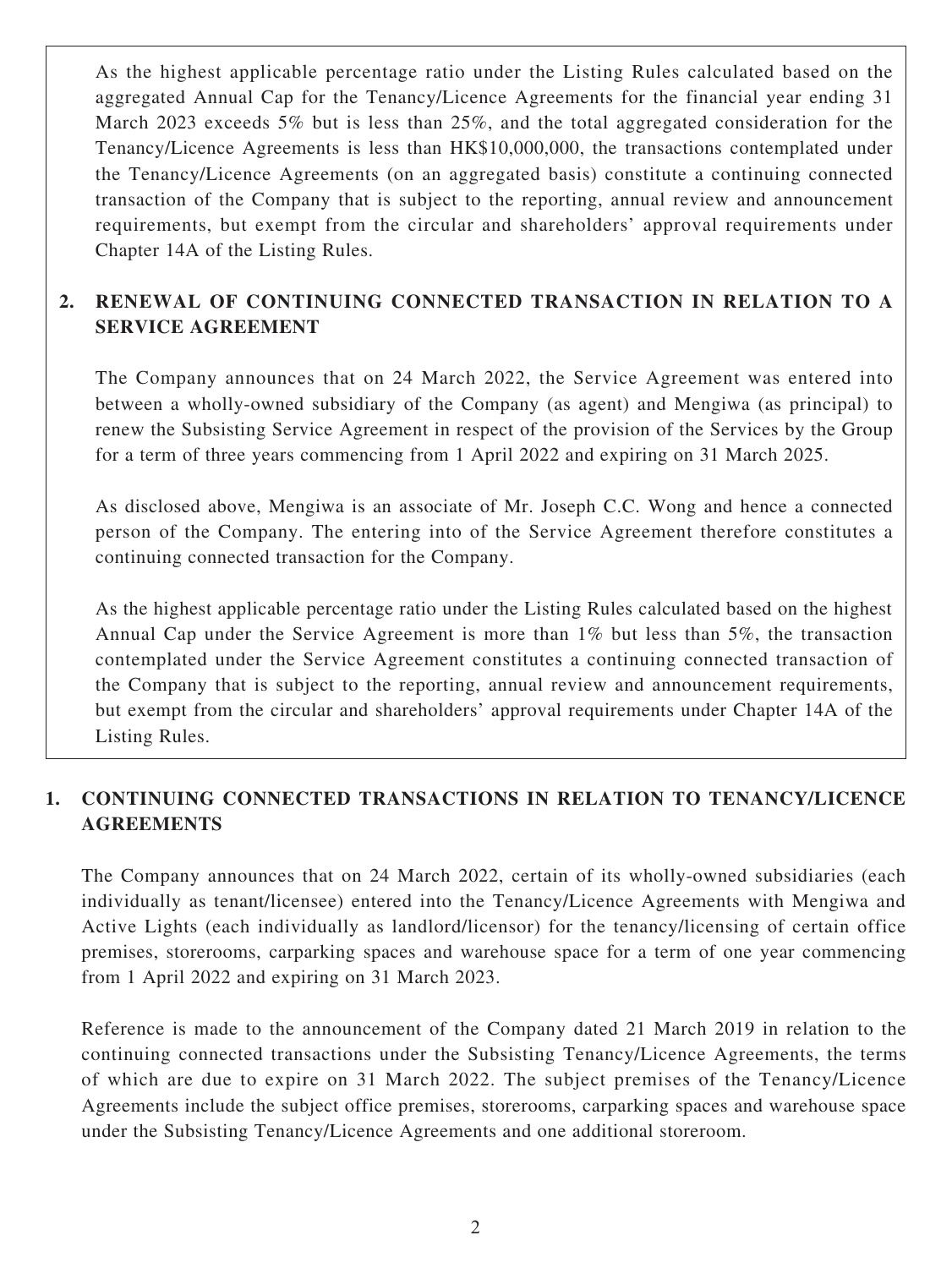#### **A. Principal Terms of the Tenancy/Licence Agreements**

Summarised below are the principal terms of the Tenancy/Licence Agreements:–

#### **(1) Stelux House Tenancy Agreement in respect of Office Premises A**

| Date:                             | 24 March 2022                                                                                                                                                                                                                                                     |
|-----------------------------------|-------------------------------------------------------------------------------------------------------------------------------------------------------------------------------------------------------------------------------------------------------------------|
| <b>Parties:</b>                   | Mengiwa (as landlord) and Stelux Holdings (as tenant)                                                                                                                                                                                                             |
| <b>Premises:</b>                  | Whole of 27th floor and portion of 28th floor of Stelux House<br>("Office Premises A")                                                                                                                                                                            |
| Term:                             | One year from 1 April 2022 to 31 March 2023                                                                                                                                                                                                                       |
| <b>Rent and payment</b><br>terms: | HK\$360,475.50 per calendar month (exclusive of rates, Government<br>rent and management charges) payable monthly in advance in cash<br>by the tenant to the landlord on the first day of each and every<br>calendar month                                        |
| <b>Right of first</b><br>refusal: | The tenant shall have a right of first refusal to renew the tenancy<br>after the expiry of the term on the terms and conditions contained<br>in any offer received by the landlord from a bona fide prospective<br>tenant which the landlord is willing to accept |
| Other notable<br>provision(s):    | As long as the tenant remains a tenant of Office Premises A or any<br>part thereof, the landlord shall not change the name of the building<br>from "Stelux House" without the prior written consent of the tenant                                                 |

#### **(2) Stelux House Tenancy Agreement in respect of Office Premises B**

| Date:                      | 24 March 2022                                                                                                                                                                                                             |
|----------------------------|---------------------------------------------------------------------------------------------------------------------------------------------------------------------------------------------------------------------------|
| <b>Parties:</b>            | Mengiwa (as landlord) and Stelux Holdings (as tenant)                                                                                                                                                                     |
| <b>Premises:</b>           | Office unit 2206A on 22nd floor of Stelux House ("Office Premises")<br>$B^{\prime\prime}$                                                                                                                                 |
| Term:                      | One year from 1 April 2022 to 31 March 2023                                                                                                                                                                               |
| Rent and payment<br>terms: | HK\$10,510.50 per calendar month (exclusive of rates, Government<br>rent and management charges) payable monthly in advance in cash<br>by the tenant to the landlord on the first day of each and every<br>calendar month |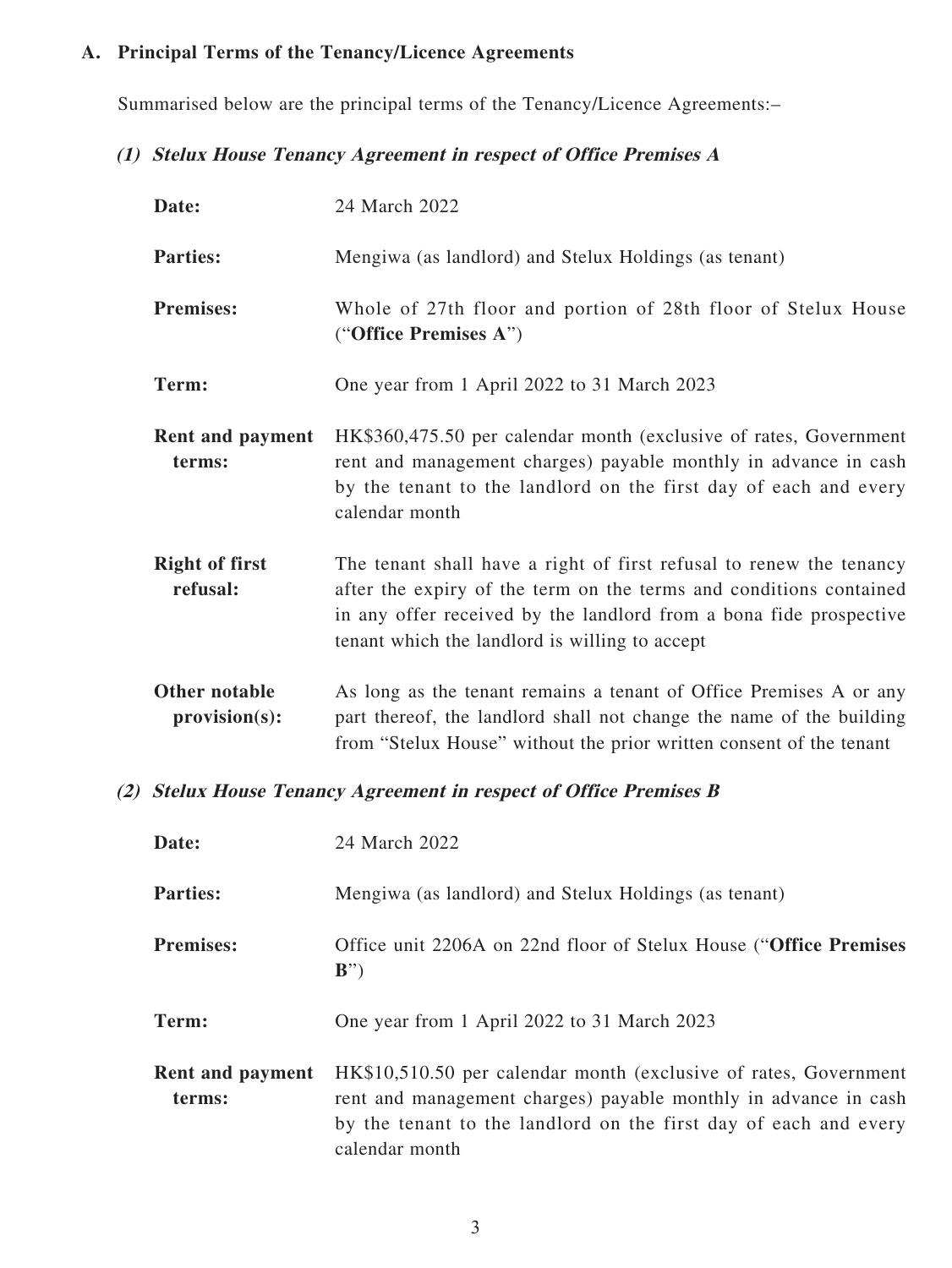**Right of first refusal:** The tenant shall have a right of first refusal to renew the tenancy after the expiry of the term on the terms and conditions contained in any offer received by the landlord from a bona fide prospective tenant which the landlord is willing to accept

#### **(3) Stelux House Tenancy Agreement in respect of Office Premises C**

| Date:                             | 24 March 2022                                                                                                                                                                                                                                                     |
|-----------------------------------|-------------------------------------------------------------------------------------------------------------------------------------------------------------------------------------------------------------------------------------------------------------------|
| <b>Parties:</b>                   | Mengiwa (as landlord) and Thong Sia Watch (as tenant)                                                                                                                                                                                                             |
| <b>Premises:</b>                  | Portion of 21st floor of Stelux House ("Office Premises C")                                                                                                                                                                                                       |
| Term:                             | One year from 1 April 2022 to 31 March 2023                                                                                                                                                                                                                       |
| <b>Rent and payment</b><br>terms: | HK\$213,361.50 per calendar month (exclusive of rates, Government<br>rent and management charges) payable monthly in advance in cash<br>by the tenant to the landlord on the first day of each and every<br>calendar month                                        |
| <b>Right of first</b><br>refusal: | The tenant shall have a right of first refusal to renew the tenancy<br>after the expiry of the term on the terms and conditions contained<br>in any offer received by the landlord from a bona fide prospective<br>tenant which the landlord is willing to accept |

#### **(4) Stelux House Storeroom Licence**

| Date:                             | 24 March 2022                                                                                                                                                                                                                                   |
|-----------------------------------|-------------------------------------------------------------------------------------------------------------------------------------------------------------------------------------------------------------------------------------------------|
| <b>Parties:</b>                   | Mengiwa (as licensor) and Stelux Holdings (as licensee)                                                                                                                                                                                         |
| <b>Premises:</b>                  | Storeroom number 6A on 6th floor, Storeroom number 6A on 16th<br>floor, Storeroom number 1B on the 17th floor, Storeroom number 6A<br>on 18th floor, Storeroom number 6A on 20th floor and Storeroom<br>number 6A on 22nd floor of Stelux House |
| Term:                             | One year from 1 April 2022 to 31 March 2023                                                                                                                                                                                                     |
| Licence fee and<br>payment terms: | HK\$24,840.00 per calendar month in total (inclusive of rates,<br>Government rent and management fee) payable monthly in advance<br>in cash by the licensee to the licensor on the first day of each and<br>every calendar month                |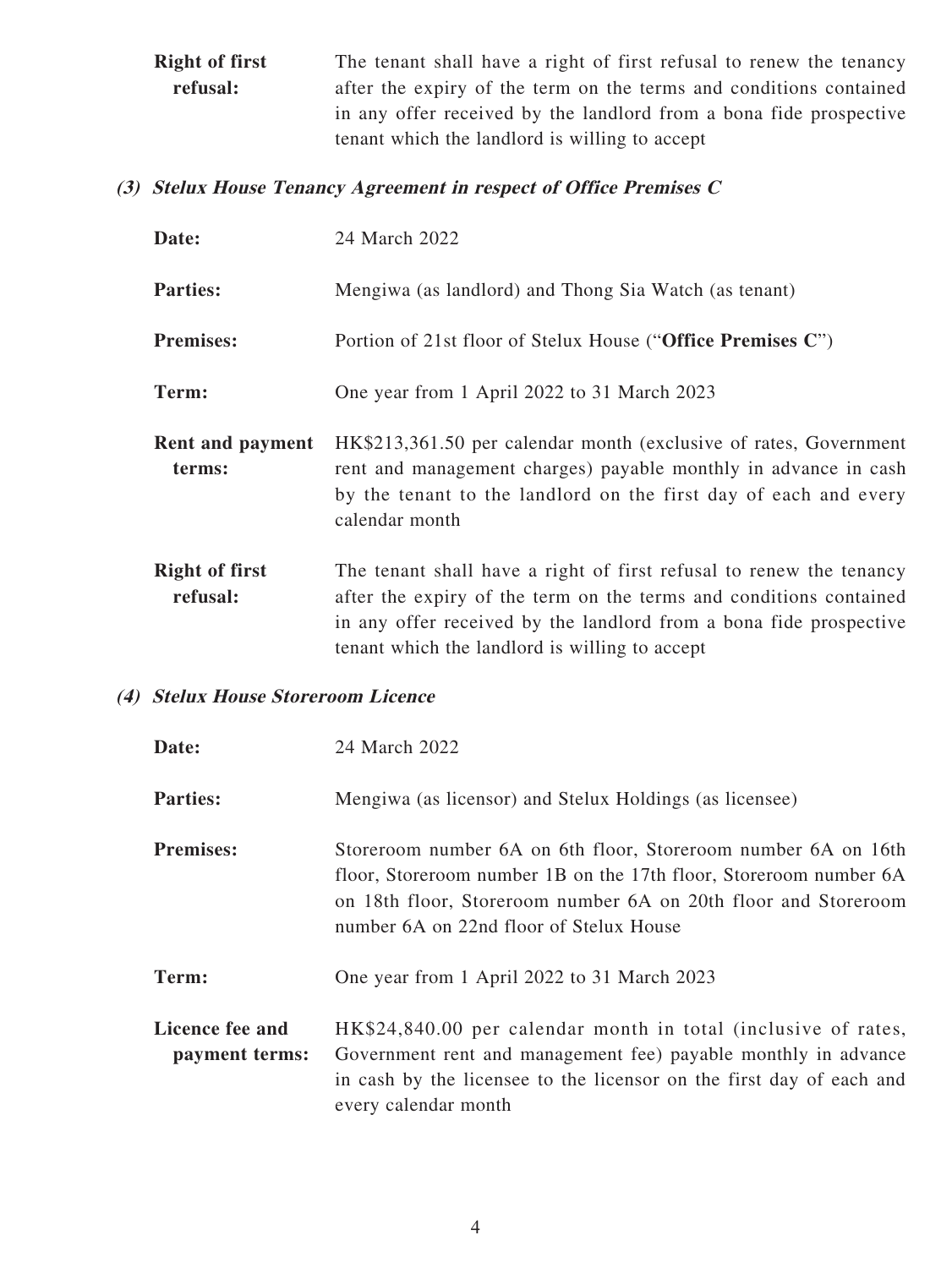**Right of first refusal:** The licensee shall have a right of first refusal to renew the licence after the expiry of the term on the terms and conditions contained in any offer received by the licensor from a bona fide prospective tenant/licensee which the licensor is willing to accept

#### **(5) Stelux House Carpark Licence**

| Date:                             | 24 March 2022                                                                                                                                                                                                                                                                |
|-----------------------------------|------------------------------------------------------------------------------------------------------------------------------------------------------------------------------------------------------------------------------------------------------------------------------|
| <b>Parties:</b>                   | Mengiwa (as licensor) and Stelux Holdings (as licensee)                                                                                                                                                                                                                      |
| <b>Premises:</b>                  | Nine carparking spaces at Stelux House                                                                                                                                                                                                                                       |
| Term:                             | One year from 1 April 2022 to 31 March 2023                                                                                                                                                                                                                                  |
| Licence fee and<br>payment terms: | HK\$36,100.00 per calendar month in total (inclusive of rates,<br>Government rent and management fee) payable monthly in advance<br>in cash by the licensee to the licensor on the first day of each and<br>every calendar month                                             |
| <b>Right of first</b><br>refusal: | The licensee shall have a right of first refusal to renew the licence<br>after the expiry of the term on the terms and conditions contained<br>in any offer received by the licensor from a bona fide prospective<br>tenant/licensee which the licensor is willing to accept |

#### **(6) Warehouse Licence**

| Date:                             | 24 March 2022                                                                                                                                                                                                                                                                |
|-----------------------------------|------------------------------------------------------------------------------------------------------------------------------------------------------------------------------------------------------------------------------------------------------------------------------|
| <b>Parties:</b>                   | Active Lights (as licensor) and City Chain (as licensee)                                                                                                                                                                                                                     |
| <b>Premises:</b>                  | One warehouse unit and one carparking space at the Kowloon Bay<br><b>Building</b>                                                                                                                                                                                            |
| Term:                             | One year from 1 April 2022 to 31 March 2023                                                                                                                                                                                                                                  |
| Licence fee and<br>payment terms: | HK\$16,200 per calendar month in total (inclusive of management<br>fee but exclusive of rates and Government rent) payable monthly<br>in advance in cash by the licensee to the licensor on the first day of<br>each and every calendar month                                |
| <b>Right of first</b><br>refusal: | The licensee shall have a right of first refusal to renew the licence<br>after the expiry of the term on the terms and conditions contained<br>in any offer received by the licensor from a bona fide prospective<br>tenant/licensee which the licensor is willing to accept |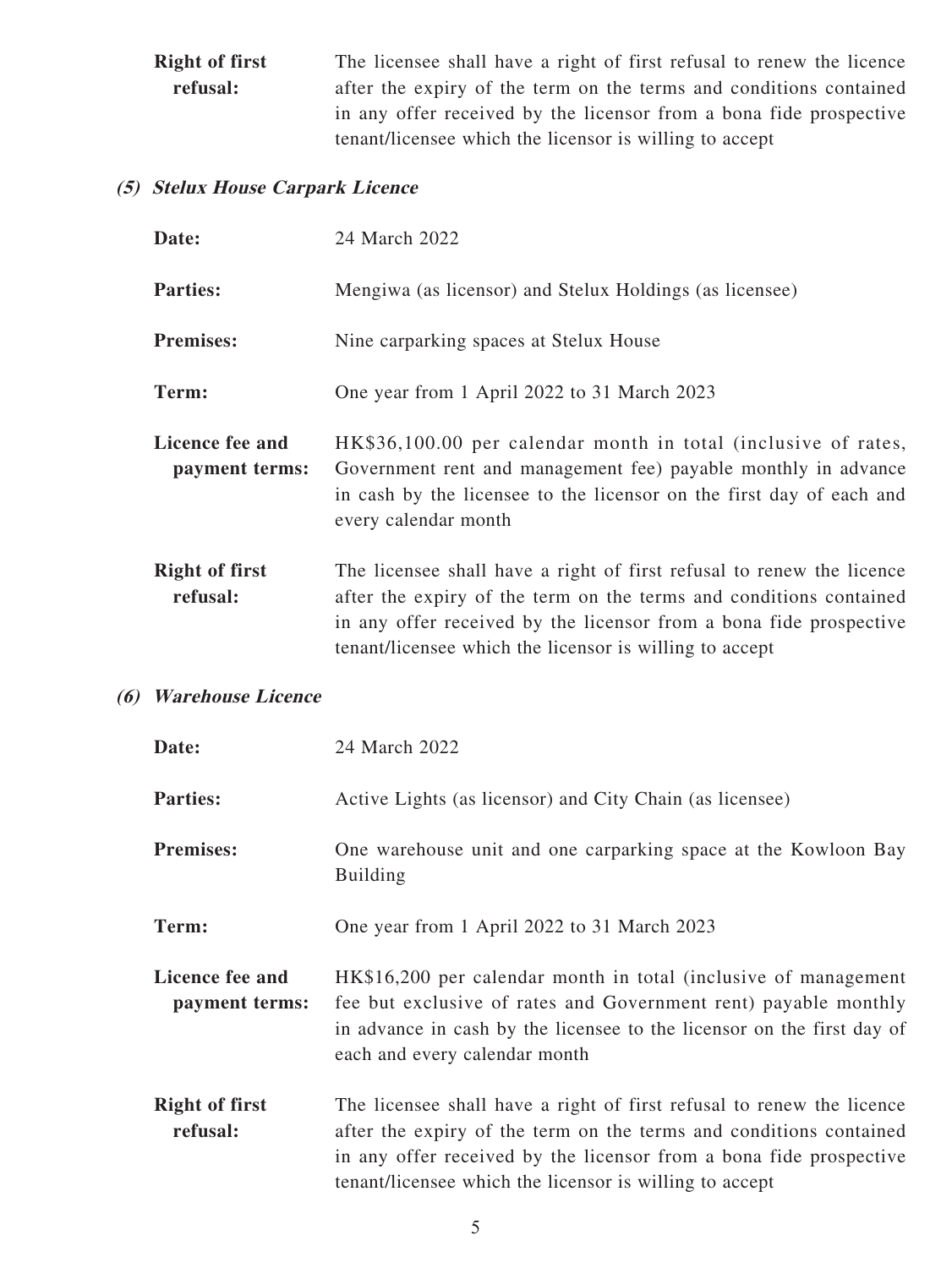#### **B. Basis for determination of consideration**

The monthly rents/licence fees under the Tenancy/Licence Agreements were determined on the following basis:–

- The monthly rents/licence fees under the Stelux House Tenancy Agreements and the Stelux House Storeroom Licence were determined on an arm's length basis taking into account a rental valuation on the office premises/storerooms conducted by an independent property valuer dated 24 March 2022 and as such reflects the prevailing market rental value/licence fee of the subject premises.
- The monthly licence fee for the Stelux House Carpark Licence was determined on an arm's length basis taking into account prevailing market rates for carparking spaces in the vicinity of Stelux House.
- The monthly licence fee for the Warehouse Licence was determined on an arm's length basis taking into account the prevailing market rates for warehouse space and carparking space in the vicinity of the Kowloon Bay Building.

The aggregate amount of rents/licence fees payable by the Group to Mengiwa and Active Lights under the Tenancy/Licence Agreements amounts to approximately HK\$8,100,000, which will be satisfied by internal resources of the Group.

#### **C. Reasons and Benefits of the Tenancy/Licence Agreements**

The Group has been using the subject office premises and storerooms of Stelux House and warehouse space of the Kowloon Bay Building primarily for office, administrative and storage purposes for years. In order to avoid possible disruption to the Group's business due to relocation, it is desirable for the Group to continue to rent/licence the subject office premises, storerooms, carparking spaces and warehouse space following the expiry of the Subsisting Tenancy/Licence Agreements and to licence an additional storeroom to meet the Group's storage needs.

The Directors consider it to be in the interests of the Company and the Shareholders as a whole for the Group to continue to use the subject premises as long as the relevant rents/licence fees and other terms are on normal commercial terms or favourable to the Group so as to avoid relocation and refurbishment costs which otherwise the Group will have to incur.

Taking into account the basis for determination of consideration set out above, the Directors (including the Independent Non-Executive Directors) consider that the terms of the Tenancy/ Licence Agreements are fair and reasonable, on normal commercial terms and are in the ordinary and usual course of business of the Group, and the entering into of the Tenancy/ Licence Agreements are in the interests of the Company and the Shareholders as a whole.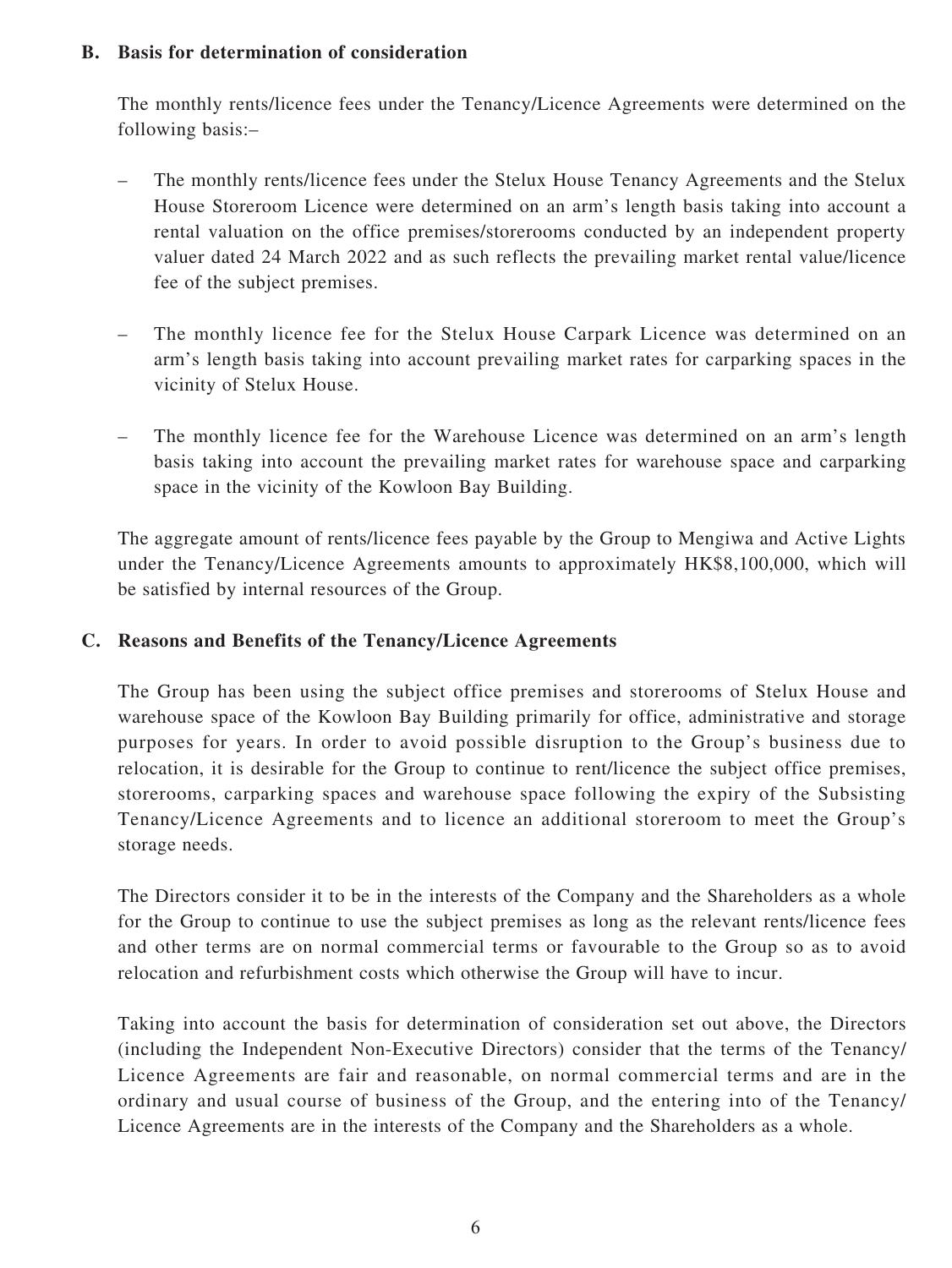#### **D. Annual Caps**

The Company has set the Annual Caps for the transactions contemplated under the Tenancy/ Licence Agreements based on the total rents/licence fees payable by the Group thereunder for the financial year ending 31 March 2023 as set out in the table below.

|                                                           | Annual Cap for the year<br>ending 31 March 2023<br><b>HK\$'000</b> |
|-----------------------------------------------------------|--------------------------------------------------------------------|
| <b>Stelux House Tenancy Agreements</b>                    | 7,100                                                              |
| <b>Stelux House Storeroom Licence</b>                     | 300                                                                |
| <b>Stelux House Carpark Licence</b>                       | 500                                                                |
| Warehouse Licence                                         | 200                                                                |
| Aggregated Annual Cap for the Tenancy/Licence Agreements: | 8,100                                                              |

#### **E. Listing Rules Implications**

Mengiwa is a 30%-controlled company (as defined under Rule 14A.06 of the Listing Rules) held indirectly by Mr. Chumphol Kanjanapas (also known as Mr. Joseph C.C. Wong). Active Lights is a wholly-owned subsidiary of Yee Hing, which is held as to 55% by the Trust of which Mr. Joseph C.C. Wong is a beneficiary.

As Mr. Joseph C.C. Wong is a Director, the Chief Executive Officer and a substantial shareholder of the Company, Mr. Joseph C.C. Wong and his associates are connected persons of the Company. As each of Mengiwa and Active Lights are associates of Mr. Joseph C.C. Wong, they are hence connected persons of the Company. As such, the transactions contemplated under the Tenancy/Licence Agreements constitute continuing connected transactions for the Company.

The transactions under the Tenancy/Licence Agreements are aggregated for the purpose of classification of connected transactions in accordance Rule 14A.81 of the Listing Rules.

As the highest applicable percentage ratio under the Listing Rules calculated based on the aggregated Annual Cap for the Tenancy/Licence Agreements for the financial year ending 31 March 2023 exceeds 5% but is less than 25%, and the total aggregated consideration for the Tenancy/Licence Agreements is less than HK\$10,000,000, the transactions contemplated under the Tenancy/Licence Agreements (on an aggregated basis) constitute a continuing connected transaction of the Company that is subject to the reporting, annual review and announcement requirements, but exempt from the circular and shareholders' approval requirements under Chapter 14A of the Listing Rules.

Since Mr. Joseph C.C. Wong, who is a Director of the Company, has a material interest in the Tenancy/Licence Agreements, he abstained from voting on the subject transactions at the board meeting of the Company held on 24 March 2022.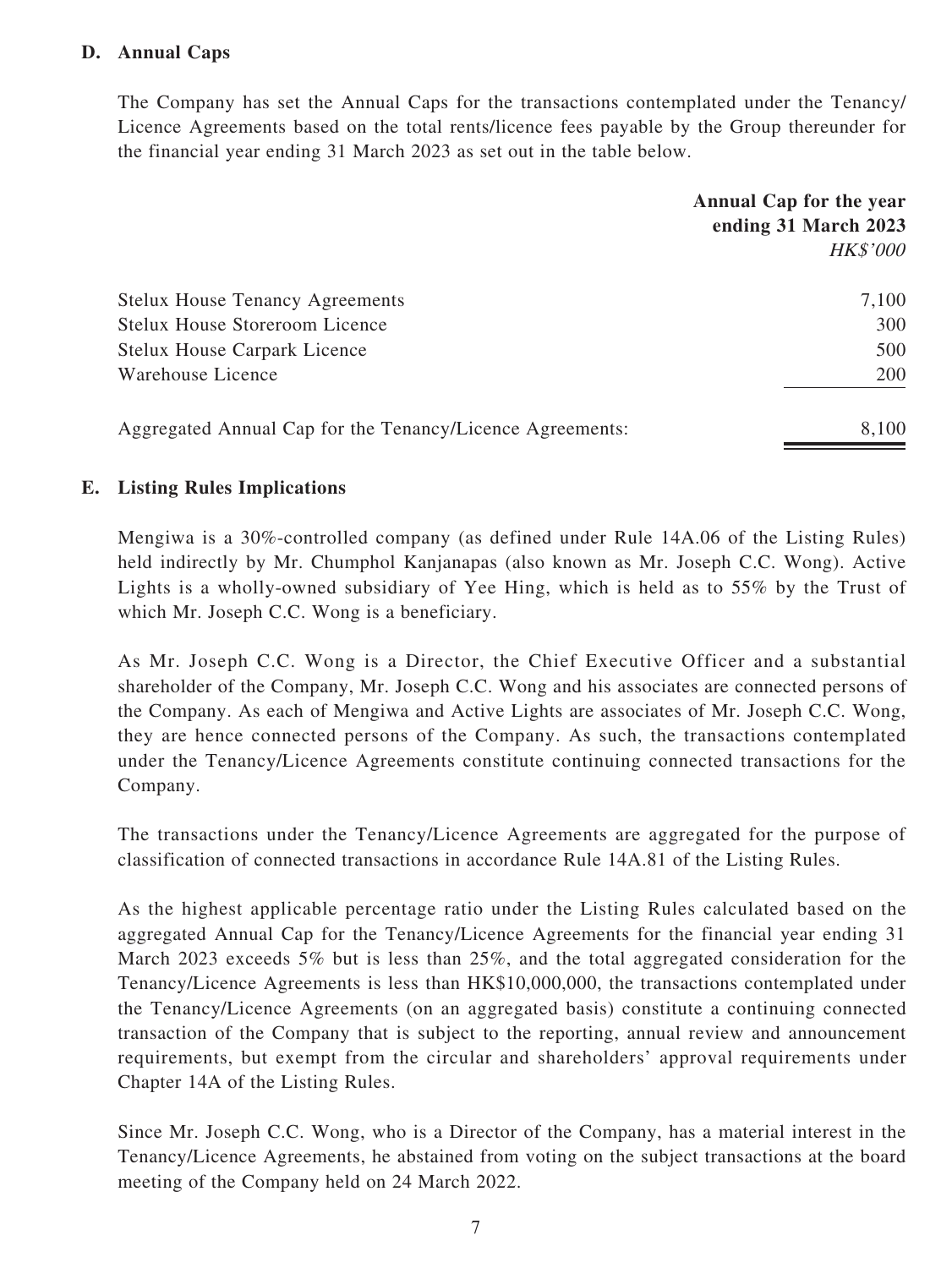#### **2. RENEWAL OF CONTINUING CONNECTED TRANSACTION IN RELATION TO A SERVICE AGREEMENT**

Reference is made to the announcement of the Company dated 21 March 2019 in relation to the ongoing continuing connected transaction of the Company for the provision of the Services by the Group under the Subsisting Service Agreement, the term of which is due to expire on 31 March 2022.

The Company announces that on 24 March 2022, the Service Agreement was entered into between a wholly-owned subsidiary of the Company (as agent) and Mengiwa (as principal) to renew the Subsisting Service Agreement in respect of the provision of the Services by the Group for a term of three years commencing from 1 April 2022 and expiring on 31 March 2025.

#### **A. Principal terms of the Service Agreement**

Summarised below are the principal terms of the Service Agreement:–

| Date:                           | 24 March 2022                                                                                                                                                                                                                                                                                                                                                                                                                                                                                                                                                                                                                                           |  |
|---------------------------------|---------------------------------------------------------------------------------------------------------------------------------------------------------------------------------------------------------------------------------------------------------------------------------------------------------------------------------------------------------------------------------------------------------------------------------------------------------------------------------------------------------------------------------------------------------------------------------------------------------------------------------------------------------|--|
| <b>Parties:</b>                 | Mengiwa (as principal) and Stelux Properties Agency (as agent)                                                                                                                                                                                                                                                                                                                                                                                                                                                                                                                                                                                          |  |
| <b>Services:</b>                | Provision of overall administration and management services comprising<br>contract administration, property agency liaison and tenancy management,<br>financial management and other administrative services in relation to<br><b>Stelux House</b>                                                                                                                                                                                                                                                                                                                                                                                                      |  |
| Term:                           | Three years commencing from 1 April 2022 and expiring on 31 March<br>2025                                                                                                                                                                                                                                                                                                                                                                                                                                                                                                                                                                               |  |
| <b>Monthly</b><br>remuneration: | HK\$215,000 per calendar month for the first year of the term ending<br>31 March 2023. The parties shall negotiate and agree in good faith to<br>increase the remuneration on an annual basis for the second year and the<br>third year provided that the annual increase shall not exceed 10%. In the<br>event that no agreement is reached between the parties in negotiating<br>the remuneration for the second and/or third years, the remuneration<br>shall remain unchanged. The parties shall also negotiate in good faith an<br>increase in the remuneration in the event of major capital or repair works<br>being undertaken at Stelux House. |  |
| <b>Payment terms:</b>           | The monthly remuneration is payable by the principal to the agent in                                                                                                                                                                                                                                                                                                                                                                                                                                                                                                                                                                                    |  |

advance in cash on the first day of each and every calendar month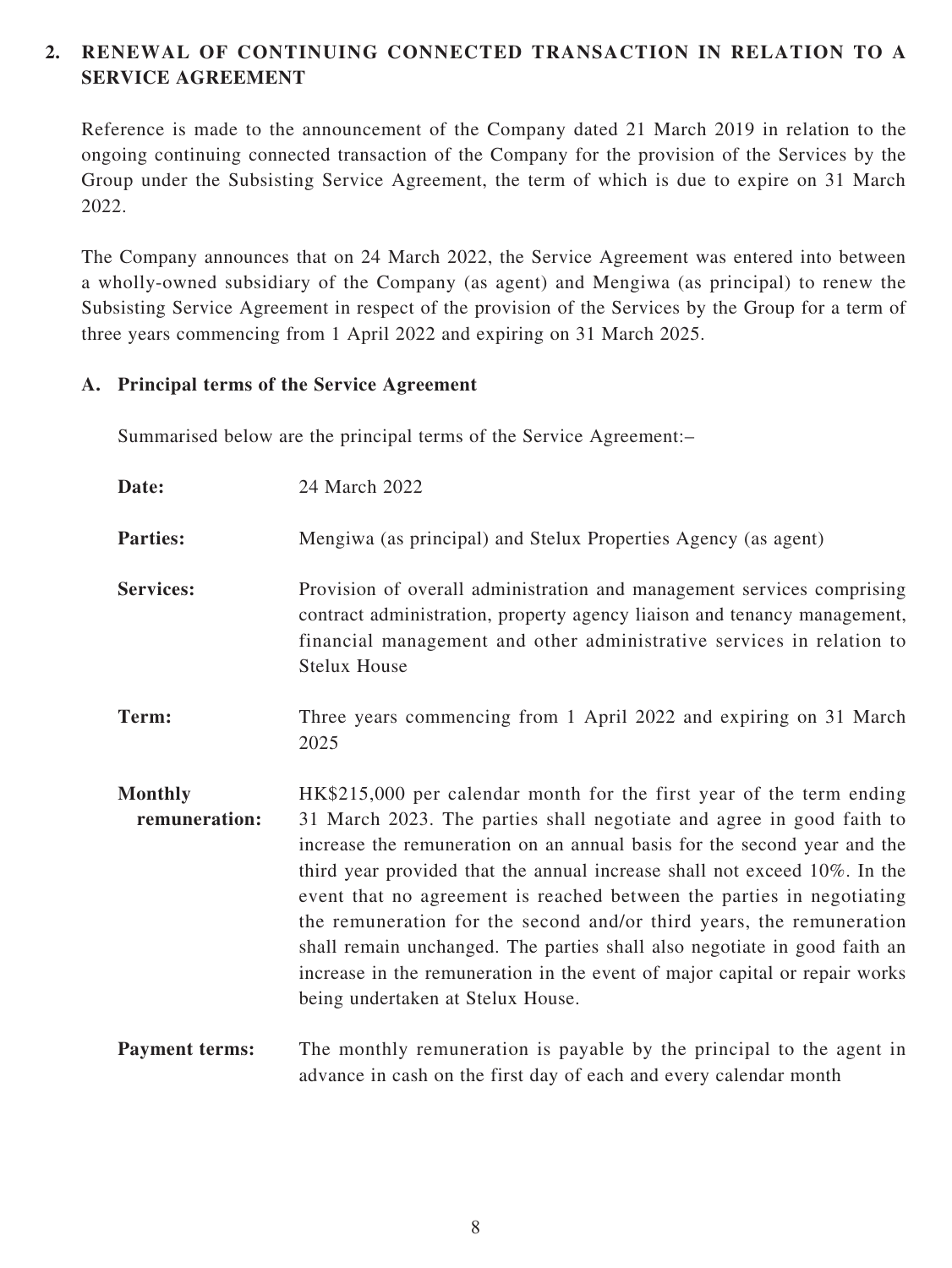#### **B. Basis for determining the remuneration**

The remuneration under the Service Agreement was arrived at after arm's length negotiations between the parties and with reference to the estimate of the costs to be incurred by the Company with respect to the provision of the Services in the financial year ending 31 March 2022.

#### **C. Reasons and Benefits of the Service Agreement**

The Group has been providing the Services in relation to Stelux House since 1998 and has accumulated relevant knowledge and experience. Mengiwa is satisfied with the Services provided by the Group so far. The Directors consider that it is to the benefit of the Group as an occupier of Stelux House to maintain continuity and the quality of service by continuing to provide the Services following the expiration of the Subsisting Service Agreement.

The Directors (including the Independent Non-Executive Directors) consider that the terms of the Service Agreement are fair and reasonable, on normal commercial terms and in the ordinary and usual course of business of the Company, and the entering into of the Service Agreement is in the interests of the Company and the Shareholders as a whole.

#### **D. Annual Caps**

The Annual Caps for the Subsisting Service Agreement were set at HK\$2,460,000, HK\$2,706,000 and HK\$2,977,000 for each of the three financial years ending 31 March 2022 respectively.

With reference to the monthly remuneration to be received by the Company under the Service Agreement, the Company proposes to set the Annual Caps for the Service Agreement at HK\$2,580,000, HK\$2,838,000 and HK\$3,121,800 for each of the three financial years ending 31 March 2025 respectively.

The Annual Cap for the financial year ending 31 March 2023 is based on the monthly remuneration of HK\$215,000 per calendar month for twelve months; the Annual Cap for the financial year ending 31 March 2024 is based on a monthly remuneration of HK\$236,500 (assuming an increase of 10% from financial year ending 31 March 2023) per calendar month for twelve months; and the Annual Cap for the financial year ending 31 March 2025 is based on a monthly remuneration of HK\$260,150 (assuming an increase of 10% from financial year ending 31 March 2024) per calendar month for twelve months.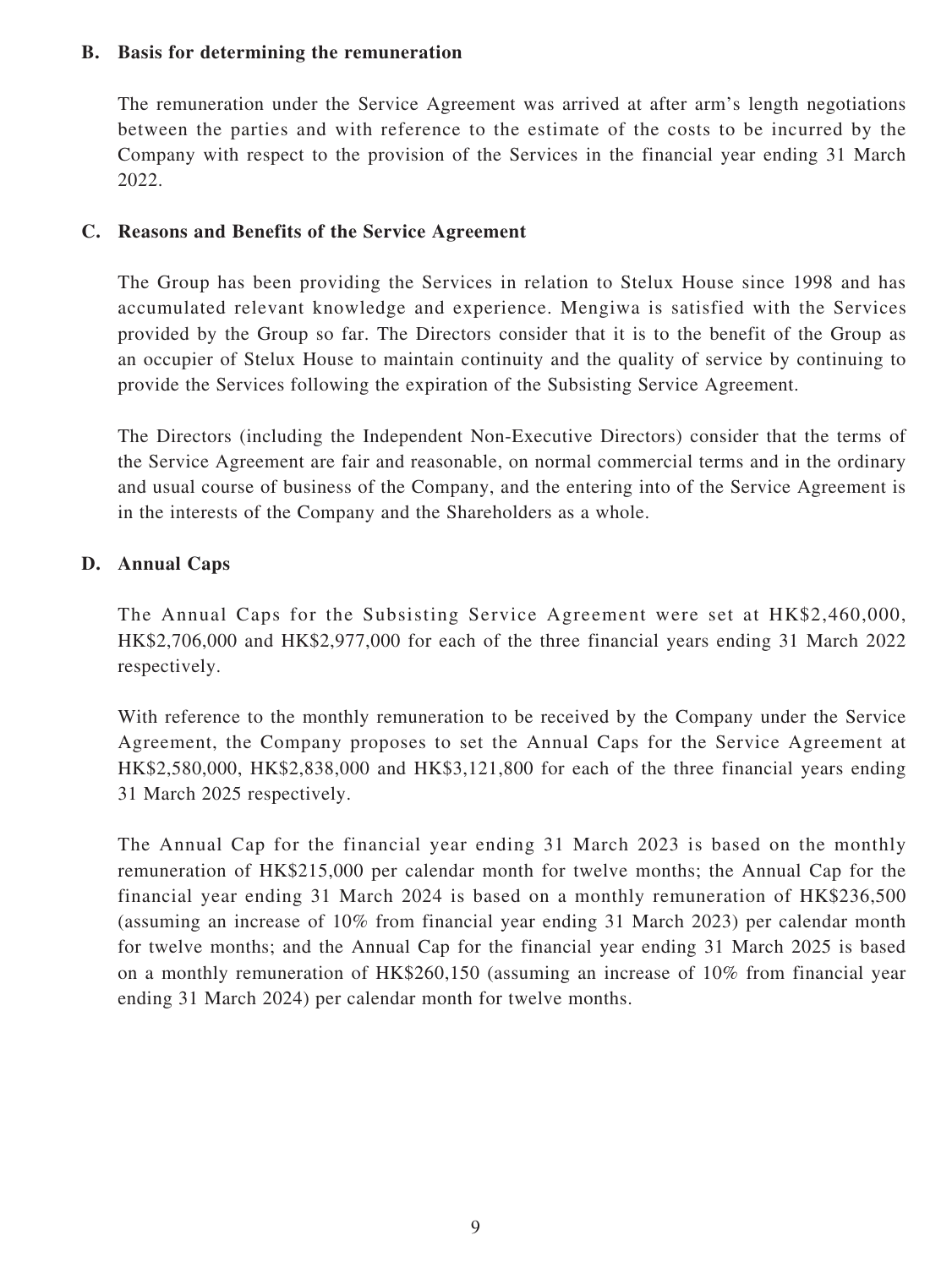#### **E. Listing Rules Implications**

As disclosed above, Mengiwa is an associate of Mr. Joseph C.C. Wong and hence a connected person of the Company. The entering into of the Service Agreement therefore constitutes a continuing connected transaction for the Company.

As the highest applicable percentage ratio under the Listing Rules calculated based on the highest Annual Cap under the Service Agreement is more than 1% but less than 5%, the transaction contemplated under the Service Agreement constitutes a continuing connected transaction of the Company that is subject to the reporting, annual review and announcement requirements, but exempt from the circular and shareholders' approval requirements under Chapter 14A of the Listing Rules.

Since Mr. Joseph C.C. Wong, who is a Director of the Company, has a material interest in the Service Agreement, he abstained from voting on the subject transaction at the board meeting of the Company held on 24 March 2022.

#### **INFORMATION OF THE PARTIES AND THE GROUP**

Mengiwa and Active Lights are companies incorporated in Hong Kong. As disclosed above, Mengiwa is a 30%-controlled company (as defined under Rule 14A.06 of the Listing Rules) held indirectly by Mr. Joseph C.C. Wong; and Active Lights is a wholly-owned subsidiary of Yee Hing which is held as to 55% by the Trust of which Mr. Joseph C.C. Wong is a beneficiary. Each of Mengiwa and Active Lights are associates of Mr Joseph C.C. Wong.

Stelux Holdings, Thong Sia Watch, City Chain and Stelux Properties Agency are companies incorporated in Hong Kong and are wholly-owned subsidiaries of the Company. The Company is a company incorporated in Bermuda with limited liability, the shares of which are listed on the Main Board of the Stock Exchange (stock code: 84). The Group is principally engaged in the business of watch retailing and the wholesale trading of watches.

#### **DEFINITIONS**

| "Active Lights" | Active Lights Company Limited, a company incorporated in Hong<br>Kong and a wholly-owned subsidiary of Yee Hing                                                                                                                                          |
|-----------------|----------------------------------------------------------------------------------------------------------------------------------------------------------------------------------------------------------------------------------------------------------|
| "Annual Cap"    | the annual rents/licence fees to be paid by the Group to connected<br>persons under the Tenancy/Licence Agreements, or the annual<br>service fee to be received by the Group from a connected person<br>under the Service Agreement (as the case may be) |
| "associate"     | has the same meaning as ascribed to it under the Listing Rules                                                                                                                                                                                           |
| "Board"         | the board of Directors                                                                                                                                                                                                                                   |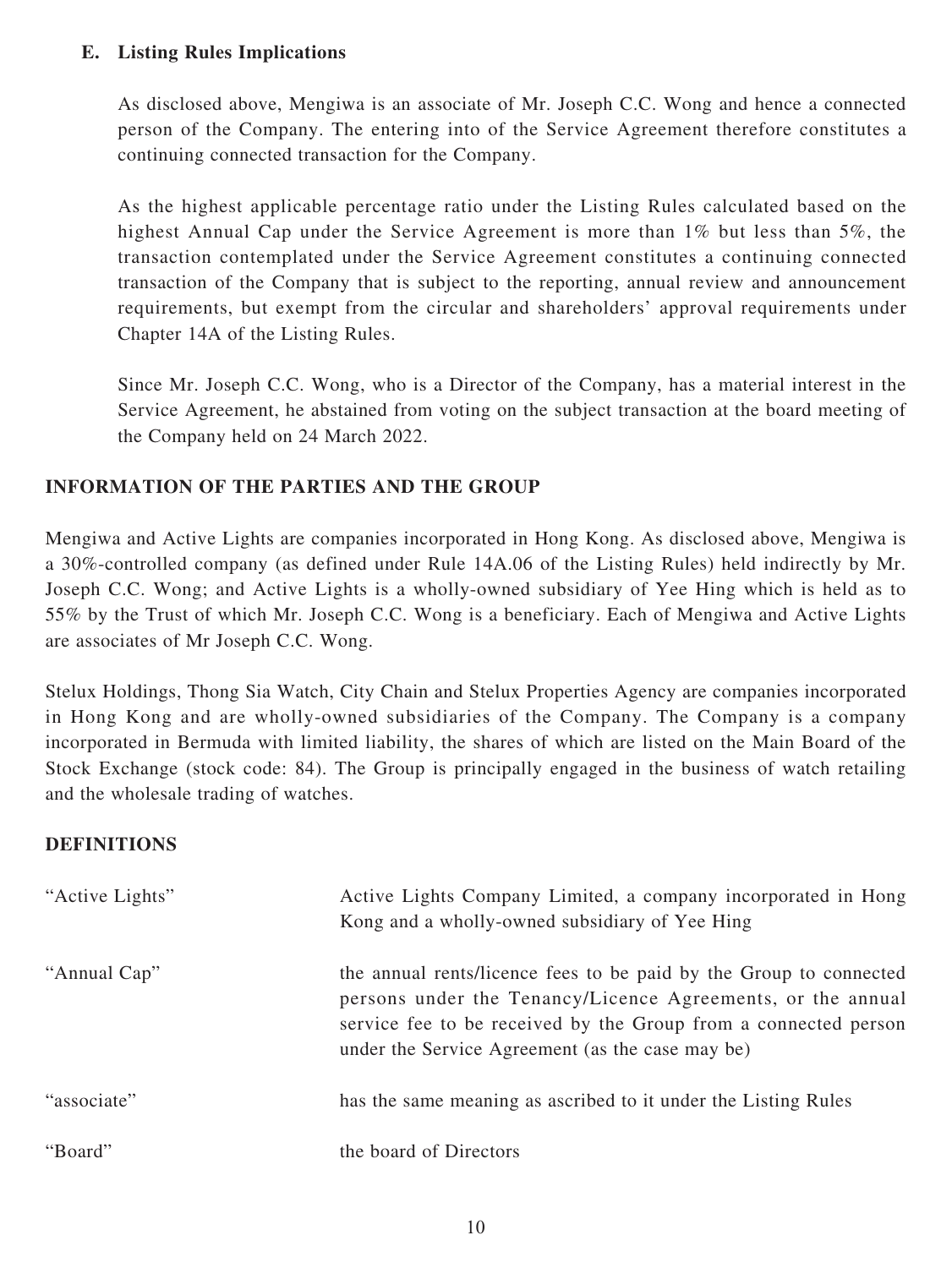| "City Chain"           | City Chain Company Limited, a company incorporated in Hong<br>Kong and a wholly-owned subsidiary of the Company                                                                                                                             |
|------------------------|---------------------------------------------------------------------------------------------------------------------------------------------------------------------------------------------------------------------------------------------|
| "Company"              | Stelux Holdings International Limited, a company incorporated in<br>Bermuda with limited liability, the shares of which are listed on the<br>Main Board of the Stock Exchange                                                               |
| "connected person(s)"  | has the same meaning as ascribed to it under the Listing Rules                                                                                                                                                                              |
| "Directors"            | directors (including the Independent Non-Executive Directors) of the<br>Company                                                                                                                                                             |
| "Group"                | the Company and its subsidiaries                                                                                                                                                                                                            |
| "HK\$"                 | Hong Kong dollars, the lawful currency of Hong Kong                                                                                                                                                                                         |
| "Kowloon Bay Building" | an industrial building in Kowloon Bay, Kowloon, Hong Kong                                                                                                                                                                                   |
| "Listing Rules"        | the Rules Governing the Listing of Securities on the Stock Exchange                                                                                                                                                                         |
| "Mengiwa"              | Mengiwa Property Investment Limited, a company incorporated in<br>Hong Kong and a 30%-controlled company (as defined under Rule<br>14A.06 of the Listing Rules) held indirectly by a connected person<br>of the Company                     |
| "Office Premises A"    | whole of 27th floor and portion of 28th floor of Stelux House                                                                                                                                                                               |
| "Office Premises B"    | office unit 2206A on 22nd floor of Stelux House                                                                                                                                                                                             |
| "Office Premises C"    | portion of 21st floor of Stelux House                                                                                                                                                                                                       |
| "Service Agreement"    | the agreement entered into on 24 March 2022 between Stelux<br>Properties Agency (as agent) and Mengiwa (as principal) in respect<br>of the Services                                                                                         |
| "Services"             | provision of overall administration and management services<br>comprising contract administration, property agency liaison and<br>tenancy management, financial management and other administrative<br>services in relation to Stelux House |
| "Shareholders"         | holders of the shares in the issued share capital of the Company                                                                                                                                                                            |
| "Stelux Holdings"      | Stelux Holdings Limited, a company incorporated in Hong Kong and<br>a wholly-owned subsidiary of the Company                                                                                                                                |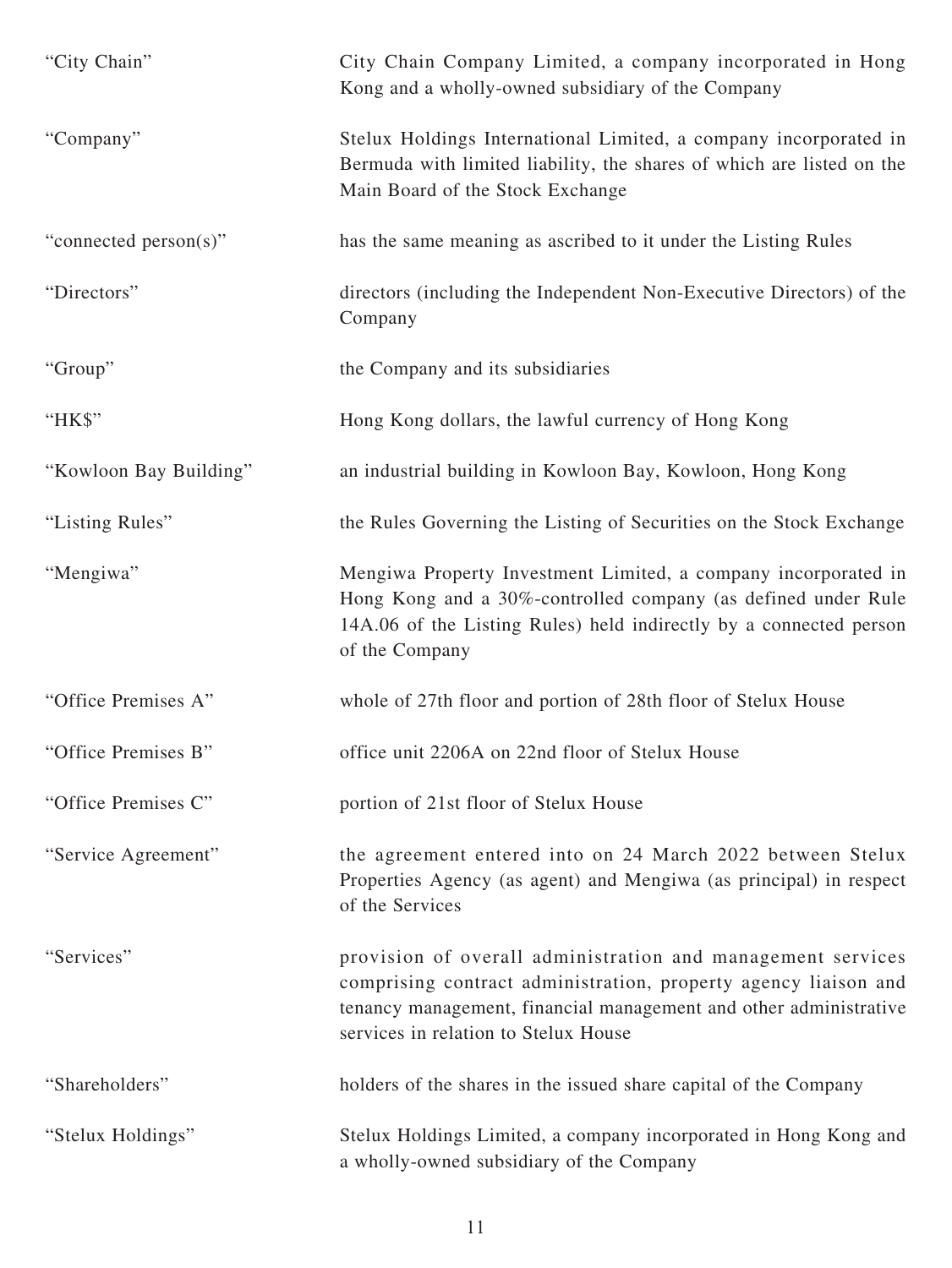| "Stelux House"                              | the building known as "Stelux House" situated at 698 Prince Edward<br>Road East, San Po Kong, Kowloon, Hong Kong, erected on New<br>Kowloon Inland Lot No. 4790                                                                                                                                                                                                                                                            |
|---------------------------------------------|----------------------------------------------------------------------------------------------------------------------------------------------------------------------------------------------------------------------------------------------------------------------------------------------------------------------------------------------------------------------------------------------------------------------------|
| "Stelux House Carpark Licence"              | the licence agreement entered into on 24 March 2022 between<br>Mengiwa (as licensor) and a wholly-owned subsidiary of the<br>Company (as licensee) in relation to the licence of nine carparking<br>spaces at Stelux House                                                                                                                                                                                                 |
|                                             | "Stelux House Storeroom Licence" the licence agreement entered into on 24 March 2022 between<br>Mengiwa (as licensor) and a wholly-owned subsidiary of the<br>Company (as licensee) for the licence of six storerooms of Stelux<br>House                                                                                                                                                                                   |
| "Stelux House Tenancy<br>Agreements"        | the three tenancy agreements entered into on 24 March 2022 between<br>Mengiwa (as landlord) and certain wholly-owned subsidiaries of the<br>Company (each individually as tenant) in relation to the tenancy of<br>the Office Premises A, Office Premises B and Office Premises C;<br>and "Stelux House Tenancy Agreement" shall mean any one of them                                                                      |
| "Stelux Properties Agency"                  | Stelux Properties Agency Limited, a company incorporated in Hong<br>Kong and a wholly-owned subsidiary of the Company                                                                                                                                                                                                                                                                                                      |
| "Stock Exchange"                            | the Stock Exchange of Hong Kong Limited                                                                                                                                                                                                                                                                                                                                                                                    |
| "Subsisting Service Agreement"              | the service agreement dated 21 March 2019 and entered into between<br>Stelux Properties Agency (as agent) and Mengiwa (as principal) in<br>respect of the Services for a term commencing from 1 April 2019<br>and expiring on 31 March 2022                                                                                                                                                                                |
| "Subsisting Tenancy/Licence"<br>Agreements" | the tenancy/licence agreements dated 21 March 2019 and entered<br>into between Mengiwa and Active Lights (each individually as<br>landlord/licensor) and certain wholly-owned subsidiaries of the<br>Company (each individually as tenant/licensee) in respect of certain<br>office premises, storerooms, carparking spaces and warehouse space<br>for terms commencing from 1 April 2019 and expiring on 31 March<br>2022 |
| "Tenancy/Licence Agreements"                | the Stelux House Tenancy Agreements, the Stelux House Storeroom<br>Licence, the Stelux House Carpark Licence and the Warehouse<br>Licence collectively                                                                                                                                                                                                                                                                     |